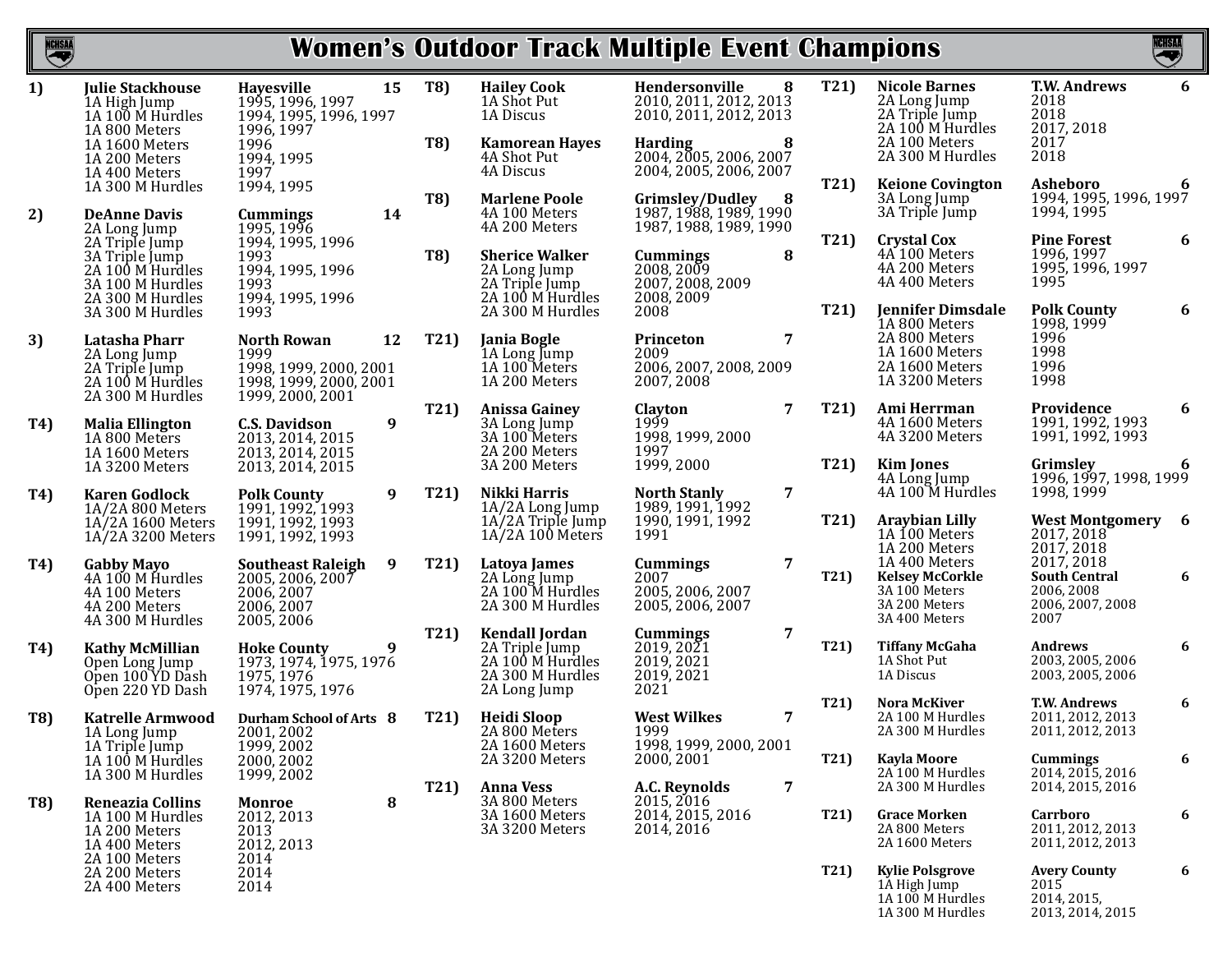| <b>NCHSAI</b>     |                                                                                                             |                                                                     |              |                   |                                                                                | <b>Women's Outdoor Track Multiple Event Champions</b>      |                  |             |                                                                            |                                                         | <b>NCHSAA</b>           |
|-------------------|-------------------------------------------------------------------------------------------------------------|---------------------------------------------------------------------|--------------|-------------------|--------------------------------------------------------------------------------|------------------------------------------------------------|------------------|-------------|----------------------------------------------------------------------------|---------------------------------------------------------|-------------------------|
| T21)              | <b>Morgan Smalls</b><br>4A Long Jump<br>4A Triple Jump                                                      | <b>Panther Creek</b><br>2018<br>2018, 2019                          | 6            | T <sub>40</sub> ) | <b>Janene McClure</b><br>1A/2A Shot Put<br>1A/2A Discus                        | Hendersonville<br>1986, 1987, 1988<br>1987, 1988           | 5                | T57)        | <b>Krystal Barringer</b><br>4A Triple Jump<br>4A 100 Meters                | <b>Harding</b><br>2003<br>2002, 2003, 2004              | $\overline{\mathbf{4}}$ |
| T21)              | 4A High Jump<br><b>Brenda Taylor</b><br>4A 100 M Hurdles<br>4A 300 M Hurdles                                | 2017, 2018, 2019<br>Watauga<br>1995, 1996, 1997<br>1995, 1996, 1997 | 6            | T40)              | <b>Kathy Ormsby</b><br>Open 800 Meters<br>Open 1600 Meters<br>Open 3200 Meters | Richmond<br>1983<br>1981, 1982, 1983<br>1983               | 5                | T57)        | Amanda Becker<br>3A 800 Meters<br>3A 1600 Meters                           | <b>Fuguay-Varina</b><br>1996, 1997<br>1995, 1996        | $\boldsymbol{4}$        |
| T21)              | Sabrina Thompson<br>3A 100 Meters<br>3A 200 Meters                                                          | Fike<br>1994, 1995, 1996<br>1995, 1995, 1996                        | 6            | <b>T40)</b>       | <b>Mia Richardson</b><br>3A 800 Meters<br>3A 1600 Meters                       | McMichael<br>1992<br>1990, 1991, 1992                      | 5                | T57)        | <b>Heather Beichner</b><br>2A 800 Meters<br>2A 1600 Meters                 | <b>Cardinal Gibbons</b><br>2008<br>2006, 2007, 2008     | 4                       |
| T21)              | <b>Sarah Vance Goodman</b><br>3A 1600 Meters                                                                | <b>T.C. Roberson</b><br>1997, 1998                                  | 6            | T <sub>40</sub> ) | 3A 3200 Meters<br><b>Cynethia Rooks</b><br>1A 100 Meters                       | 1991<br>Northampton-West<br>2001, 2003                     | 5                | <b>T57)</b> | <b>Evette Brown</b><br>1A 100 Meters<br>1A 200 Meters                      | <b>South Stokes</b><br>2002, 2004<br>2002, 2004         | $\boldsymbol{4}$        |
| T21)              | 3A 3200 Meters<br><b>Alice Vinson</b><br>3A Triple Jump                                                     | 1995, 1996, 1997, 1998<br><b>Sun Valley</b><br>1989                 | 6            |                   | 1A 200 Meters<br>1A 400 Meters                                                 | 2001<br>2001, 2003                                         |                  | T57)        | <b>Nyshedra Brown</b><br>3A 100 Meters<br>3A 200 Meters                    | <b>West Craven</b><br>2011, 2012<br>2011, 2012          | $\boldsymbol{4}$        |
| T21)              | 3A 100 Meters<br>3A 200 Meters<br><b>Sara White</b>                                                         | 1988, 1989, 1990<br>1989, 1990<br><b>Surry Central</b>              | 6            | T <sub>40</sub> ) | <b>Payton Russell</b><br>2A 200 Meters<br>2A 400 Meters                        | <b>North Rowan</b><br>2016, 2017<br>2015, 2016, 2017       | 5                | T57)        | <b>Patience Coleman</b><br>3A High Jump<br>4A High Jump                    | <b>Southern Durham</b><br>2004, 2005<br>2006, 2007      | $\boldsymbol{4}$        |
|                   | 1A/2A 100 M Hurdles<br>1A/2A 300 M Hurdles                                                                  | 1991, 1992, 1993<br>1990, 1992, 1993                                |              | T40)              | Erika Schneble<br>1A 1600 Meters<br>1A 3200 Meters                             | Hendersonville<br>2001, 2002<br>2000.2001.2002             | 5                | T57)        | <b>Janieyah Collins</b><br>1A 200 Meters<br>1A 300 M Hurdles               | Monroe<br>2012<br>2011, 2012                            | $\boldsymbol{4}$        |
| T <sub>40</sub> ) | <b>Marisa Bellamy</b><br>2A 100 Meters<br>2A 200 Meters<br>2A 400 Meters                                    | <b>Bunn</b><br>2011<br>2009, 2011<br>2011, 2012                     | 5            | T40)              | <b>Paisley Simmons</b><br>2A 100 Meters<br>2A 200 Meters                       | <b>T.W. Andrews</b><br>2010, 2012, 2013<br>2012, 2013      | $5\phantom{.0}$  | T57)        | 2A 300 M Hurdles<br><b>Marcia Colson</b><br>1A Long Jump<br>1A Triple Jump | 2009<br><b>South Stanly</b><br>1994, 1995<br>1994, 1995 | $\boldsymbol{4}$        |
| T40)              | <b>Danielle Butts</b><br>3A Triple Jump<br>3A High Jump                                                     | <b>South Central</b><br>2009, 2010, 2011<br>2010, 2011              | 5            | T40)              | Victoria Swepson<br>1A 800 Meters<br>1A 1600 Meters                            | <b>Research Triangle</b><br>2018, 2019<br>2018, 2019, 2021 | 5                | T57)        | Sylvia Crumpler<br>4A Discus<br>4A Shot Put                                | <b>Cape Fear</b><br>1987<br>1987, 1988, 1989            | 4                       |
| T40)              | <b>Tamara Clark</b><br>4A 100 Meters<br>4A 200 Meters                                                       | <b>High Point Central</b><br>2016, 2017<br>2015, 2016, 2017         | 5            | <b>T40)</b>       | <b>Breah Taylor</b><br>1A Long Jump<br>1A Triple Jump                          | <b>East Carteret</b><br>2018, 2019<br>2017, 2018, 2019     | 5                | T57)        | <b>Teaunna Cuthbertson</b><br>1A Long Jump<br>1A 100 M Hurdles             | <b>North Rowan</b><br>2010, 2011, 2012<br>2010          | $\overline{\mathbf{4}}$ |
| T40)              | <b>Pam Doggett</b><br>Open 100 M Hurdles<br>3A/4A 100 M Hurdles<br>Open 200 M Hurdles<br>Open 300 M Hurdles | <b>Dudley</b><br>1985<br>1986<br>1984<br>1985                       | 5            | T <sub>40</sub> ) | Conova Young<br>1A Long Jump<br>1A 100 Meters<br>1A 200 Meters                 | Leieune<br>1996<br>1995, 1996, 1997<br>1997                | 5                | <b>T57)</b> | <b>Sarah Day</b><br>2A 800 Meters<br>2A 1600 Meters                        | Ledford<br>1995, 1997<br>1995, 1997                     | $\boldsymbol{4}$        |
| T <sub>40</sub> ) | 3A/4A 300 M Hurdles<br>Amanda Johnson                                                                       | 1986<br><b>East Carteret</b>                                        | 5            | T57)              | <b>Angie Allen</b><br>2A 800 Meters<br>2A 1600 Meters                          | <b>North Lincoln</b><br>2021<br>2019, 2021                 | 4                | T57)        | <b>Blake Dodge</b><br>3A 800 Meters<br>3A 1600 Meters                      | <b>West Carteret</b><br>2012, 2013, 2014<br>2013        | $\boldsymbol{4}$        |
|                   | 1A/2A Long Jump<br>1A/2A 100 Meters<br>1A/2A 200 Meters                                                     | 1993<br>1992, 1993<br>1992, 1993                                    |              | T57)              | 2A 3200 Meters<br>Maysa Araba<br>2A 800 Meters                                 | 2021<br>Carrboro<br>2014, 2015                             | 4                | T57)        | <b>Francine Dumas</b><br>3A/4A 1600 Meters<br>3A 800 Meters                | <b>T.C. Roberson</b><br>1986<br>1987                    | $\overline{\mathbf{4}}$ |
| T40)              | <b>Kim Jones</b><br>3A Long Jump<br>3A High Jump                                                            | <b>Statesville</b><br>1991, 1992<br>1990, 1991, 1992                | $\mathbf{5}$ | T57)              | 2A 1600 Meters<br><b>Portia Baker</b>                                          | 2014, 2015<br><b>Southwest Guilford</b>                    | $\boldsymbol{4}$ |             | 3A 1600 Meters<br>3A 3200 Meters                                           | 1987<br>1987                                            |                         |
| T40)              | Julia Lucas<br>4A 800 Meters                                                                                | <b>Myers Park</b><br>2002                                           | $\mathbf{5}$ |                   | 3A 200 Meters<br>3A 400 Meters                                                 | 2003, 2004<br>2003, 2004                                   |                  | T57)        | Jacinda Evans<br>4A Long Jump<br>4A Trimple Jump                           | <b>Southern Durham</b><br>2008<br>2008                  | 4                       |
|                   | 4A 1600 Meters<br>4A 3200 Meters                                                                            | 2000, 2002<br>2000, 2002                                            |              | T57)              | <b>Leroya Banks</b><br>1A 100 Meters<br>1A 200 Meters                          | Perquimans<br>2010, 2011<br>2009, 2010                     | 4                |             | 4A 100 Meters<br>4A 200 Meters                                             | 2008<br>2008                                            |                         |